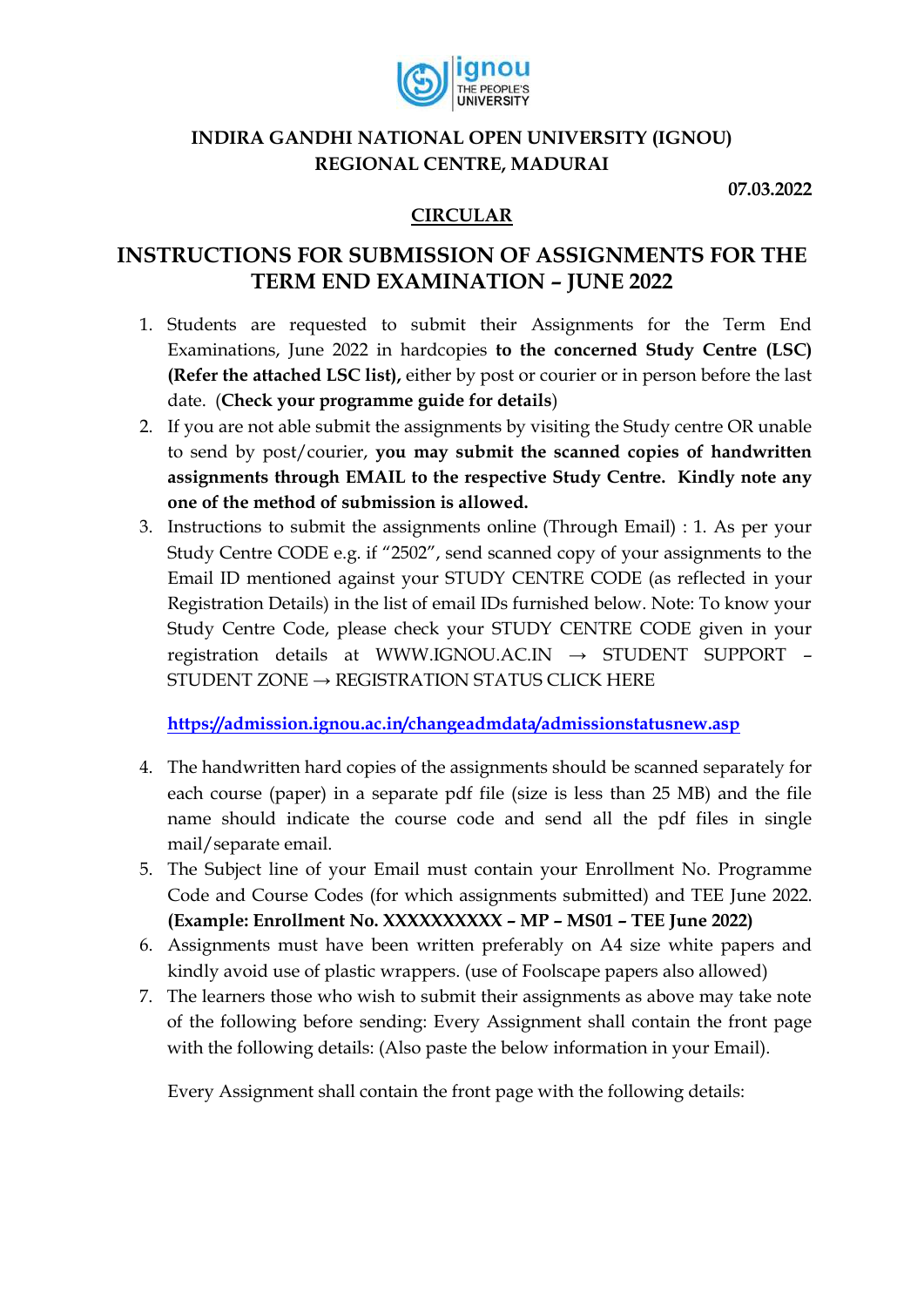### **INDIRA GANDHI NATIONAL OPEN UNIVERSITY**

### **REGIONAL CENTRE, MADURAI**

#### **Assignment Submission for Term End Exam JUNE 2022**

**(Please read the instructions given below carefully before submitting assignments)**

- **1. Name of the Learner :**
- **2. Enrollment Number :**
- **3. Programme Code :**
- **4. Course Code of Assignment :**
- **5. RC Name and Code : Madurai – Code: 43**
- **6. Study Centre Code & Address :**
- **7. Student Mobile Number :**
- **8. Student Email ID :**
- **9. Above information is cross checked and it is correct : Yes/No**

Date of Submission: (Signature of the student)

### **A. General Instructions:**

- 1) Please do not send any assignment at any email of the Regional Centre, Madurai, it will not be considered and no correspondence will be made/replied.
- 2) We discourage plastic covers. Use plain A4 size pages for assignments for uniformity and better management with this cover page on each assignments.
- 3) Please write your name and enrolment number at the bottom of each page of your assignment.
- 4) Please retain a photocopy set of assignment submitted with you for record and also keep the assignment submission receipt in safe custody.

#### **B. Assignment should have following components in the same sequence :**

- 1) Copy of IGNOU Identity Card.
- 2) Second page should be as Annexure-1.
- 3) Printout of valid/applicable assignment question paper.
- 4) Hand written Assignments.

#### **(Kindly check your registration details at www.ignou.ac.in>>**

**StudentZone>>Registration Details – for Course Codes and your eligibility for the TEE before submission of Assignments)**

**Assignments downloading Link – <https://webservices.ignou.ac.in/assignments/>**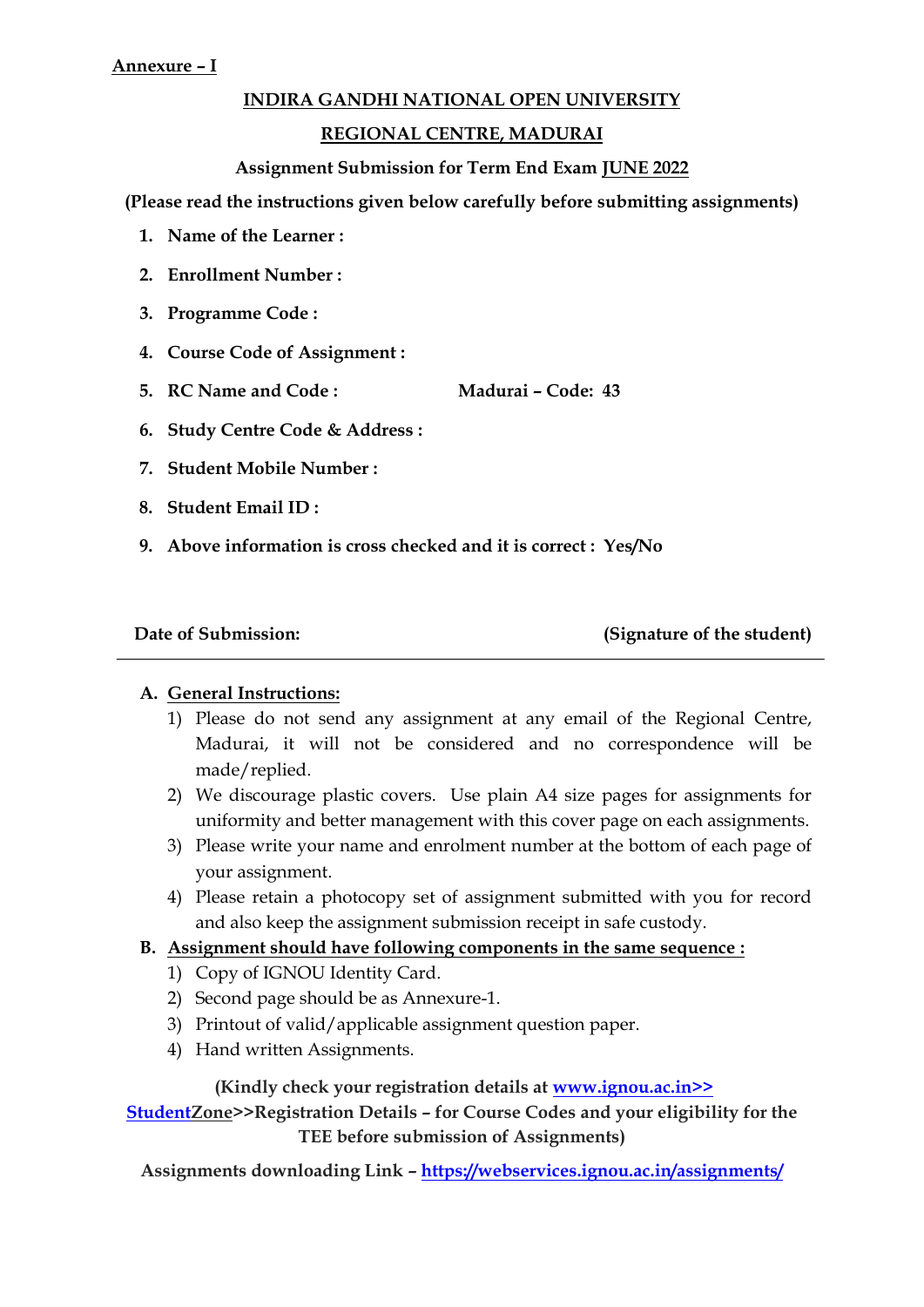- 8. All the Study Centres of RC Madurai have been instructed to provide scan copy of the Acknowledgement to the students upon receipt of Assignments at LSC by the email. After submitting the assignments, **kindly contact your LSC by email/phone**. (Visit<http://rcmadurai.ignou.ac.in/> and click the Study Centre for address/email of your LSC)
- 9. Always visit IGNOU website for all updates including the extension of the last for submission of Assignments if any.
- 10. In case of incorrect Enrollment No. Programme Code and Course Code, the assignment received by LSC **will be returned back to student for rectification**.
- 11. **Assignments shall be submitted only to the respective Learner Support Centre/Study Centre (LSC) as per the registration status and eligibility for TEE June 2022.**
- 12. Submit your assignment only once for all the course. Duplicate submission may lead to rejection of assignments.
- 13. Any query in this regard on assignment submission contact your study centre directly.
- 14. Assignment submission status appears in the IGNOU website under student's registration details only after its evaluation & uploading the awards. **Assignment status for TEE June 2022 will reflect only in August 2022 onwards i.e. after release of results of TEE June 2022**
- 15. If you have opted for the printed Study Material and not yet received the same, please log on to [www.egyankosh.ac.in](http://www.egyankosh.ac.in/) to download the soft copy of the study materials (or) download IGNOU e-content mobile app from Google Play store.
- 16. Check your Eligibility for the TEE June 2022 with your Programme Guide and Registration details in the website before submission of Assignments to your Study Centre.
- 17. Contact the Coordinator of your LSC in case any difficulty in sending assignments (or) if you have any queries.

**(Dr. M. Shanmugam) REGIONAL DIRECTOR**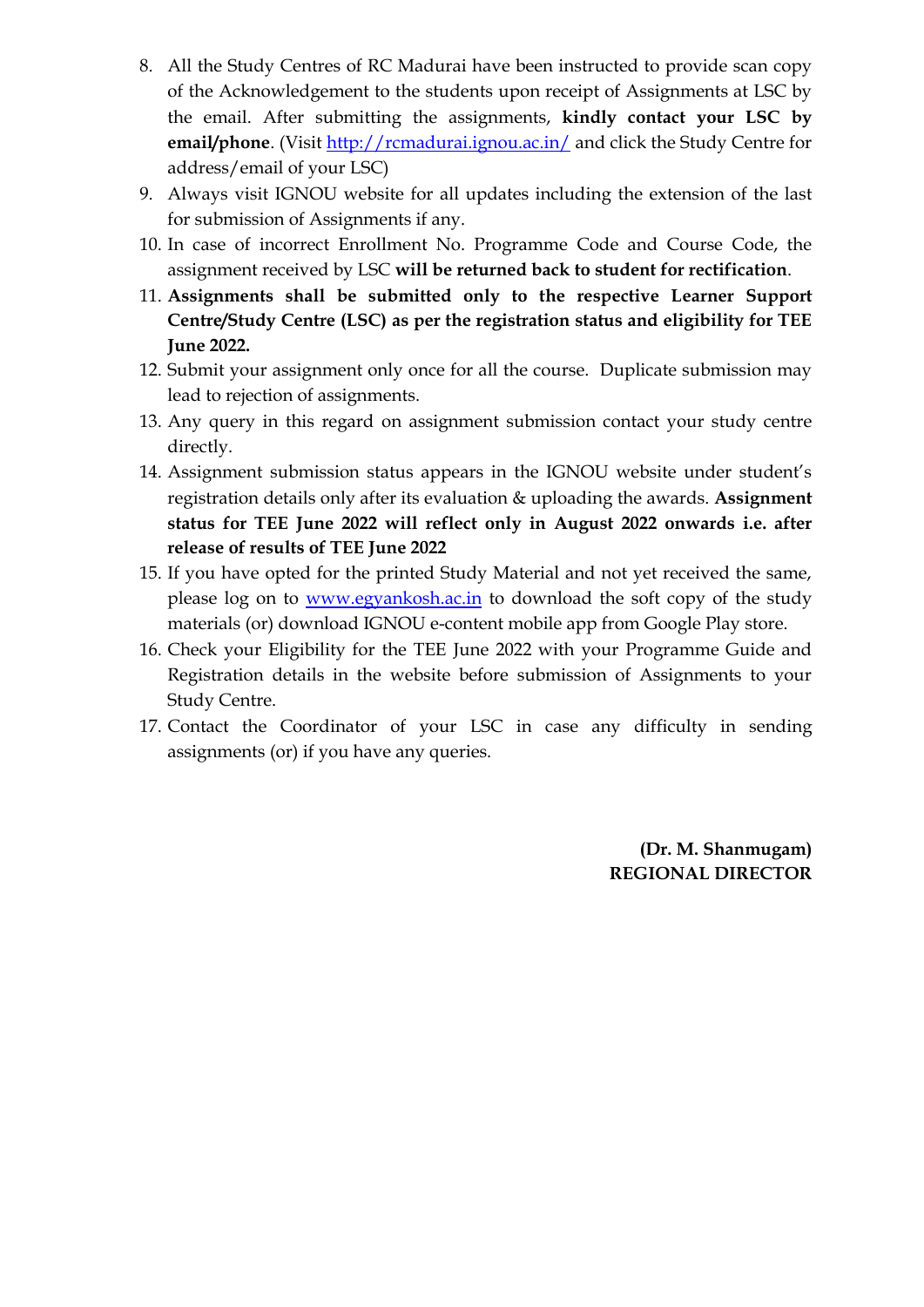#### **S. No. LSC Code (Study Centre Code) LSC Address Email ID for Assignment Submission to TEE June 2022 Contact Mobile Nos. 1 2502 G.R.D COLLEGE OF SCIENCE**  Avanashi Road, Civil Aerodrome (PO), Coimbatore – 641014. Ph: 0422-2592399, 2572719 E-mail: [ignou2502@gmail.com](mailto:ignou2502@gmail.com) [ignou2502assignments](mailto:ignou2502assignmentsteejun22@gmail.com) [teejun22@gmail.com](mailto:ignou2502assignmentsteejun22@gmail.com) Dr.R. Geetha Coordinator Mobile: 9487487977 **2 2503 THIYAGARAJAR COLLEGE**  Theppakulam, Madurai –625009 Ph: 0452-2312235 E-mail: [ignou2503@gmail.com](mailto:ignou2503@gmail.com) [ignou2503assignments](mailto:ignou2503assignmentsteejune22@gmail.com) [teejune22@gmail.com](mailto:ignou2503assignmentsteejune22@gmail.com) Dr. A. Elangovan Coordinator Mobile: 9944786087 Mr. John Bosco Mobile: 9566721578 **3 2504 BISHOP HEBER COLLEGE**  P O Box No. 615, Tirichy – 620017 Ph: 0431-2772200 E-mail: [ignou2504@gmail.com](mailto:ignou2504@gmail.com) [ignou2504assignments](mailto:ignou2504assignmentsteejune22@gmail.com) [teejune22@gmail.com](mailto:ignou2504assignmentsteejune22@gmail.com) Dr. Suresh Frederick Coordinator Mobile 9443108000 Mr. M. Jayakkumar Asst. Coordinator Mobile: 9486917557 Mr. Rajakumar Mobile 9994491633 **4 2507 V.O.C. COLLEGE**  Palayamkottai Road, Tuticorin – 628 008. Ph: 0461-2310906 E-mail: [ignou2507@gmail.com](mailto:ignou2507@gmail.com) [assignment2507@gmai](mailto:assignment2507@gmail.com) [l.com](mailto:assignment2507@gmail.com) Dr. Jude Christo Cedric Asst. Coordinator Mobile: 9443078887 Mr. M. Sivaraj Ph.: 0461-2310906 **5 2551 SREE RAMU COLLEGE OF ARTS & SCIENCE** N.M. Sungam, Aliyar Road, Pollachi, Coimbatore – 642007. Ph: 04259-286230, 286969 E-mail[:sreeramucas@yahoo.com](mailto:sreeramucas@yahoo.com) [ignou2551assignment](mailto:ignou2551assignment@gmail.com) [@gmail.com](mailto:ignou2551assignment@gmail.com) Mrs. Hema Ambiha Coordinator Mobile: 9629166651 Ms. M. Kousalyadevi Mobile: 9677523398 **6 2568 H.K. ROWTHER HOWDIA COLLEGE** Uthamapalayam – 625533 Theni Dt. Ph: 04554-265225, E-mail: [howdia2568@gmail.com](mailto:howdia2568@gmail.com) [ignou2568assignments](mailto:ignou2568assignments@gmail.com) [@gmail.com](mailto:ignou2568assignments@gmail.com) Dr. M. Basheer Ahamed Meeran Coordinator Mobile: 9442032861 Dr. K. Shahul Hameed Asst. Coordinator Mobile: 9486828120 Mr. Mohamed Harish Mobile: 8807389395 **7 40032 40032 RANI ANNA GOVT. COLLEGE FOR WOMEN** Gandhi Nagar, Tirunelveli – 627 008. E -mail: racignou40032@gmail.com [ignou40032assignment](mailto:ignou40032assignment@gmail.com) [@gmail.com](mailto:ignou40032assignment@gmail.com) Dr. A. Saravanagandhi Coordinator Mobile: 9442908041 Dr. T. Selvamohan Asst. Coordinator Ph[: 9443399613](https://www.google.com/search?gs_ssp=eJzj4tVP1zc0TDcrT84uN0wzYPQSLErMy1RIzMtLVEjOz8lJTU8FALb3Cx4&q=rani+anna+college&oq=rani+anna+&aqs=chrome.1.0i355j46l2j0l2j69i57j0l2j46j0.5393j0j15&sourceid=chrome&ie=UTF-8) **8 43016 VIVEKANANDA COLLEGE** Tiruvedakam West, Madurai Dt- 625234 Ph: 04543-260257, E-mail[:ignouvc43016@gmail.com](mailto:ignouvc43016@gmail.com) [ignou43016assignment](mailto:ignou43016assignmentsteejun22@gmail.com) [steejun22@gmail.com](mailto:ignou43016assignmentsteejun22@gmail.com) Dr. G. Balakrishnan Coordinator Mobile: 8124728093 Dr. M. Premanantham Mobile: 9578302472 **9 43052 SREE SEVUGAN ANNAMALAI COLLEGE,** Devakottai Extension, Sivagangai (Dt) - 630 303. Mob : 94435 02890 [ignou43052assignment](mailto:ignou43052assignmentsteejune22@gmail.com) [steejune22@gmail.com](mailto:ignou43052assignmentsteejune22@gmail.com) Mr.K.Kasiviswanathan Coordinator Mobile: 75983 18823

**E-mail :** [dvkssac@yahoo.co.in](mailto:dvkssac@yahoo.co.in)

#### **EMAIL IDS FOR ASSIGNMENT SUBMISSION TO TEE JUNE 2022 AT THE ALLOTTED YOUR LSC**